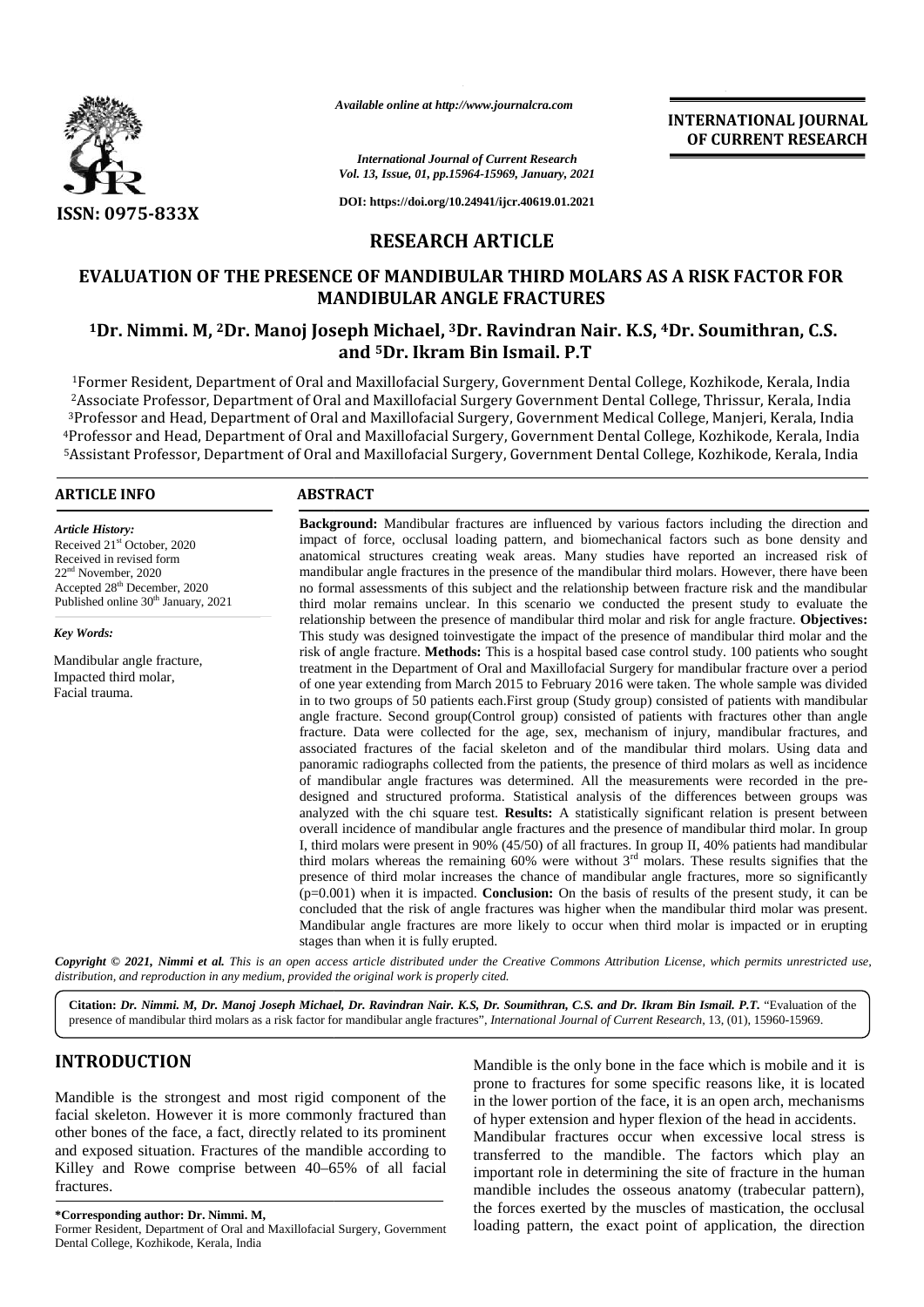and severity of the impacted force, systemic diseases, bony pathologic conditions and the presence of impacted teeth. The bone quality of the mandibular angle is poor and stress is easily concentrated when force is applied to the symphysis or condyle. The term angle is derived from the lateral view of the transition between the horizontal body and the vertical ramus. The angle is a unique anatomic subcomponent of the mandible. It serves as the transition zone between dentate and edentate regions and is commonly associated with impacted teeth. The mandibular angle and ramus are both suspended within the strong masticatory musculature. These qualities may be associated with an increased risk of fracture at the angle region. The teeth are the most important factor determining where fracture occurs. Partially erupted and unerupted wisdom teeth represent lines of relative weakness. Many studies proved that the presence of a mandibular third molar was associated with mandibular angle fractures and could increase the likelihood of fractures. These studies demonstrated that when the M3 was present, the risk of angle fracture increased 2- to 3-fold compared with when the M3 was absent. Based on a recent biomechanical model, it has been suggested that the mandibular third molar decreases the bone mass and cortical continuity in the region of the mandibular angle, weakening the mandibular angle and making it more susceptible to mandibular angle fracture. In this study, we investigated the impact of the presence of mandibular third molar and the risk of angle fracture.

**Aim:** To assess the influence of mandibular third molars in mandibular angle fractures.

#### **Objectives**

- To assess the mandibular fracture patterns.
- To assess the presence of mandibular third molars in mandibular angle fractures.
- To assess the presence of mandibular third molars in fractures other than angle fractures

### **MATERIALS AND METHODS**

The consent form and study protocol were previously approved by the Institutional ethics and research committee, Government Dental College, Kozhikode (IEC no: 52/2014/DCC). Cases were selected from patients who sought treatment in the Dept. of Oral and Maxillofacial surgery for mandibular fractures.

#### **Inclusion Criteria**

- 1. Healthy patients with mandibular fractures.
- 2. Patients who have given consent for the study.
- 3. Patients with in the age group of 21- 50 years.

#### **Exclusion Criteria**

- 1. Patients with bony lesions
- 2. Irradiated patients
- 3. Edentulous patients
- 4. Patients who are not consented for the study

A hospital based case control study was carried outin the department of Oral and Maxillofacial Surgery, Govt. Dental College, Calicut. 100 patients who sought treatment in the Department of Oral and Maxillofacial Surgery for mandibular

fracture over a period of one year extending from March 2015 to February 2016 were taken. The whole sample was divided in to two groups of 50 patients each. First group (Study group) consisted of patients with mandibular angle fracture. Second group (Control group) consisted of patients with fractures other than angle fracture. Data were collected for the age, sex, mechanism of injury, mandibular fractures, and associated fractures of the facial skeleton and of the mandibular third molars. Using data and panoramic radiographs collected from the patients, the presence of third molars as well as incidence of mandibular angle fractures was determined. Anatomic position of third molar in the mandible was classified using the Pell and Gregory system. Within this system, the highest portion of the M3 crown and its relationship to the second molar determine the vertical level of impaction: Position A indicates the same occlusal level; Position B, between the occlusal surface and the cemento enamel junction (CEJ); and Position C, below the CEJ. The anteroposterior level of impaction of the M3 is determined by the relationship between the second molar and the anterior ascending ramus: Class I indicates adequate space to accommodate the M3 crown; Class II, inadequate space available; and Class III, the majority of the M3 is located within the vertical ramus. Angulation of mandibular third molars was determined using Schiller's method. Using panoramic radiographs inclination of occlusal surface of third molar was measured in relation to the occlusal surface of second molar. Third molars were classified as vertical if they were inclined  $+ 0^{\circ}$ -10<sup>°</sup>, mesio angular and distoangular if they were  $11-70^\circ$  and horizontal if it is more than 71<sup>o</sup>. The severity of third molar impaction was assessed using Pederson's difficulty index.All the measurements were recorded in the pre-designed and structured proforma.

*Statistical analysis:* Data was entered in excel sheet and analysis was done by SPSS software. Statistical analysis of the differences between groups was analyzed with the chi square test.

# **RESULTS**

The present study was conducted on a total of 100 patients divided into two groups of 50 patients. Group I included patients with angle fracture and Group II included patients with fractures other than angle fracture. In both groups presence or absence of third molar was assessed. There was no significant relationship between angle or other fractures and the gender of the patient. In the first group 47 patients were males (94%) and  $\overline{3}$  were females (6%). In the second group there were 43 males (86%) and 7 females (14%). Sex variable is statistically insignificant (0.182) in this study (Table 1).

**Table 1. Relation between fracture pattern and gender**

| <b>FRACTURE</b> | Gender         |           | Total     |
|-----------------|----------------|-----------|-----------|
|                 | Male           | Female    |           |
| Angle           | $(94\%)$<br>47 | (6%)<br>3 | 50 (100%) |
| Other           | $(86\%)$<br>43 | 7(14%)    | 50 (100%) |
| Total           | 90 (90%)       | 10 (10%)  | 100       |

A statistically significant relation is present between overall incidence of mandibular angle fractures and the presence of mandibular third molar (Table.2, Graph.1). In group I, third molars were present in 90% (45/50) of all fractures; when present, in the right quadrant they were found to be impacted 32% of the time, erupted in 42% and various stages of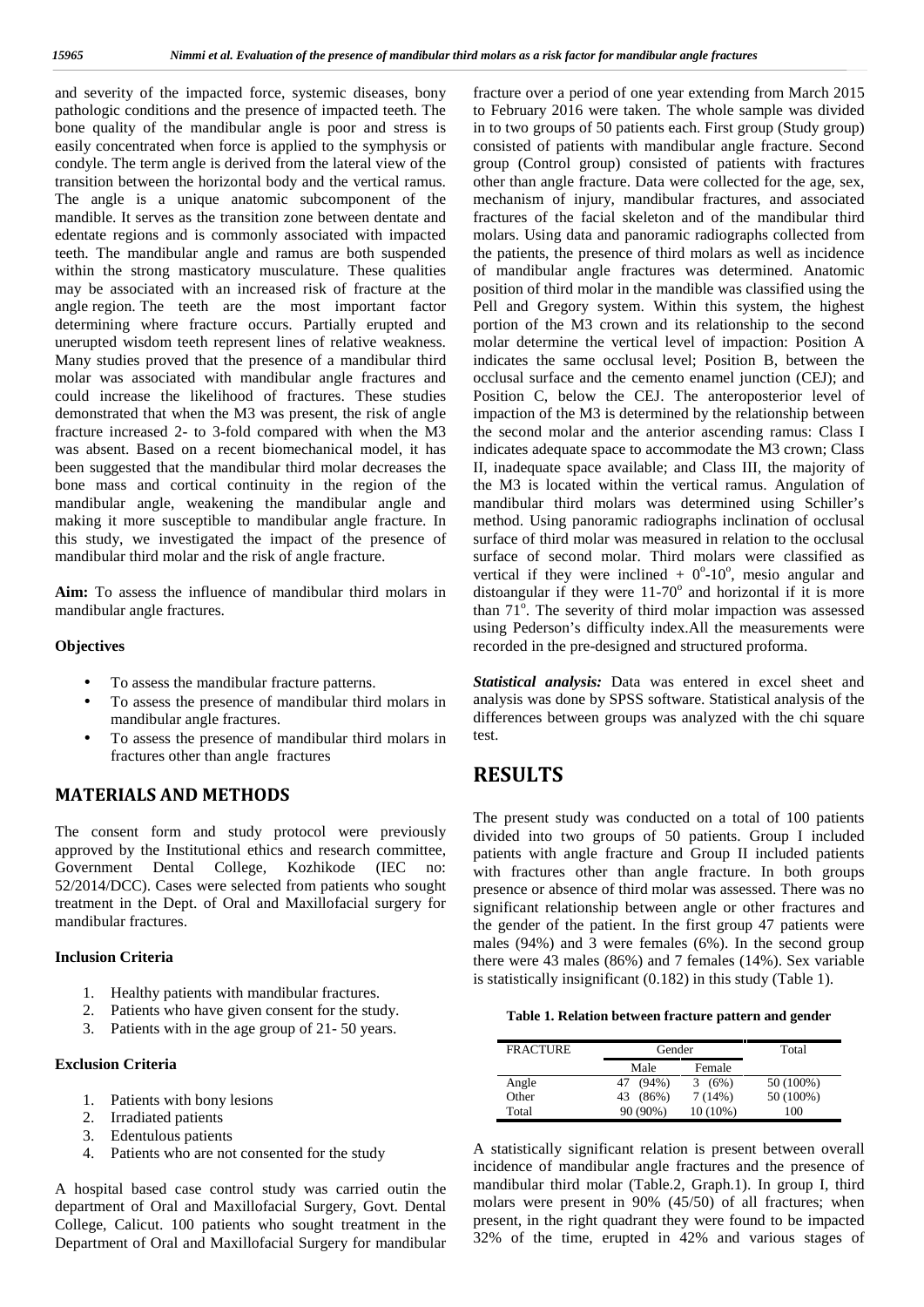eruption in 16%; and in the left quadrant 26% were impacted, 50% were erupted and 14% in various erupting stage (Table.3, Graph 2). In group II 40% patients had mandibular third molars whereas the remaining  $60%$  were without  $3<sup>rd</sup>$  molars.

**Table 2. Relationship between presence/absence of third molar and fractures**

| Fracture                     | $3rd$ Molar<br>Present | $3rd$ Molar<br>Absent | Total     |  |
|------------------------------|------------------------|-----------------------|-----------|--|
| Group I (Fracture of Angle)  | 45 (90%)               | $(10\%)$<br>5         | 50 (100%) |  |
| Group II (Fractures on other | 20 (40%)               | $30(60\%)$            | 50 (100%) |  |
| sites)                       |                        |                       |           |  |
| Total                        | 65                     | 35                    | 100       |  |



**Graph 1. Relationship between presence/absence of third molar and fractures**



**Graph 2. Relationship between the eruption status of M3 on right side and fracture**

**Table 3. Relationship between the eruption status of M3 on right side and fracture**

| <b>FRACTURE</b> |        | $3rd$ Molar Rt. Side |          |          |     |
|-----------------|--------|----------------------|----------|----------|-----|
|                 | Absent | Erupted              | Impacted | Erupting |     |
| Angle           |        | 21                   | 16       |          | 50  |
| fractures       | 10%    | 42%                  | 32%      | 16%      |     |
| Other           | 30     | 17                   |          |          | 50  |
| fractures       | 60%    | 34%                  | 4%       | 2%       |     |
| Total           | 35     | 38                   | 18       |          | 100 |

When third molars were present in the right quadrant they were impacted in 4%, erupted in 34% and 2% in varying stages of eruption; in the left quadrant 12% were impacted, 26% were erupted and 2% were in various stages of eruption. These results signifies that the presence of third molar increases the chance of mandibular angle fractures, more so significantly  $(p=0.001)$  when it is impacted (Table 4, Graph 3).



**Graph 3. Relationship between the eruption status of M3 on left side and fractures**

**Table 4. Relationship between the eruption status of M3 on left side and fractures**

| <b>FRACTURE</b> | 3 <sup>rd</sup> Molar Left Side |         |          |          | Total |
|-----------------|---------------------------------|---------|----------|----------|-------|
|                 | Absent                          | Erupted | Impacted | Erupting |       |
| Angle fractures |                                 | 25      | 13       |          | 50    |
|                 | 10%                             | 50%     | 26%      | 14%      |       |
| Other fractures | 30                              | 13      | 6        |          | 50    |
|                 | 60%                             | 26%     | 12%      | 2%       |       |
| Total           | 35                              | 38      | 19       |          | 100   |

#### **DISCUSSION**

Fractures of the mandible according to Killey and Rowe, comprise between 40–65% of all facial fractures. Mandibular fracture patterns largely depend on multiple clinical factors such as the size, direction, nature and surface area of the impacting force. Other factors that are felt to be responsible include the presence of soft tissue bulk and biomechanical characteristics of the mandible, such as bone density, mass, and normal or pathologic anatomic structures creating weak areas within the bone. When an impact force is delivered to the lateral surface of the mandible, the bone bends inwards, producing compressive forces on the impacted lateral surface, and tensile forces on the lingual surface. Fractures result when the tensile strain overcomes the resistance of the bone, beginning on the medial side of the mandible and progressing through the bone toward the impact point. The pattern of mandibular fractures cannot beexplained solely on the basis of mandibular anatomy<sup>2</sup>. The presence of impacted third molars in the region of the mandibular angle can significantly diminish the tensile strength of the bone and encourage the propagation of the fracture along the least resistant path. Several factors have been proposed to influence the location of mandible fractures, including site, force and direction of impact, systemic disease, bony pathology and presence of impacted teeth<sup>1, 7</sup>. Halazonetis<sup>1</sup> determined the weak region of the mandible. According to his study the 'weakest' region of the mandible that fractures in one site only is the angle region and that fractures in more than one site is the condyle region and of the edentulous mandible the molar region. HUELKE et al<sup>3</sup>reported a significant relationship between fracture location and the presence of a tooth-bearing area. Since mandibular fractures frequently occur at or near the angle, some investigators felt that this may be attributed to the presence of an unerupted mandibular third molar. In a study by Reitzik et  $al<sup>3</sup>$  et al., experimental fractures were produced in monkeys and showed that mandibles containing unerupted third molars, fractured with 60% of the force required to fracture mandibles containing erupted third molars.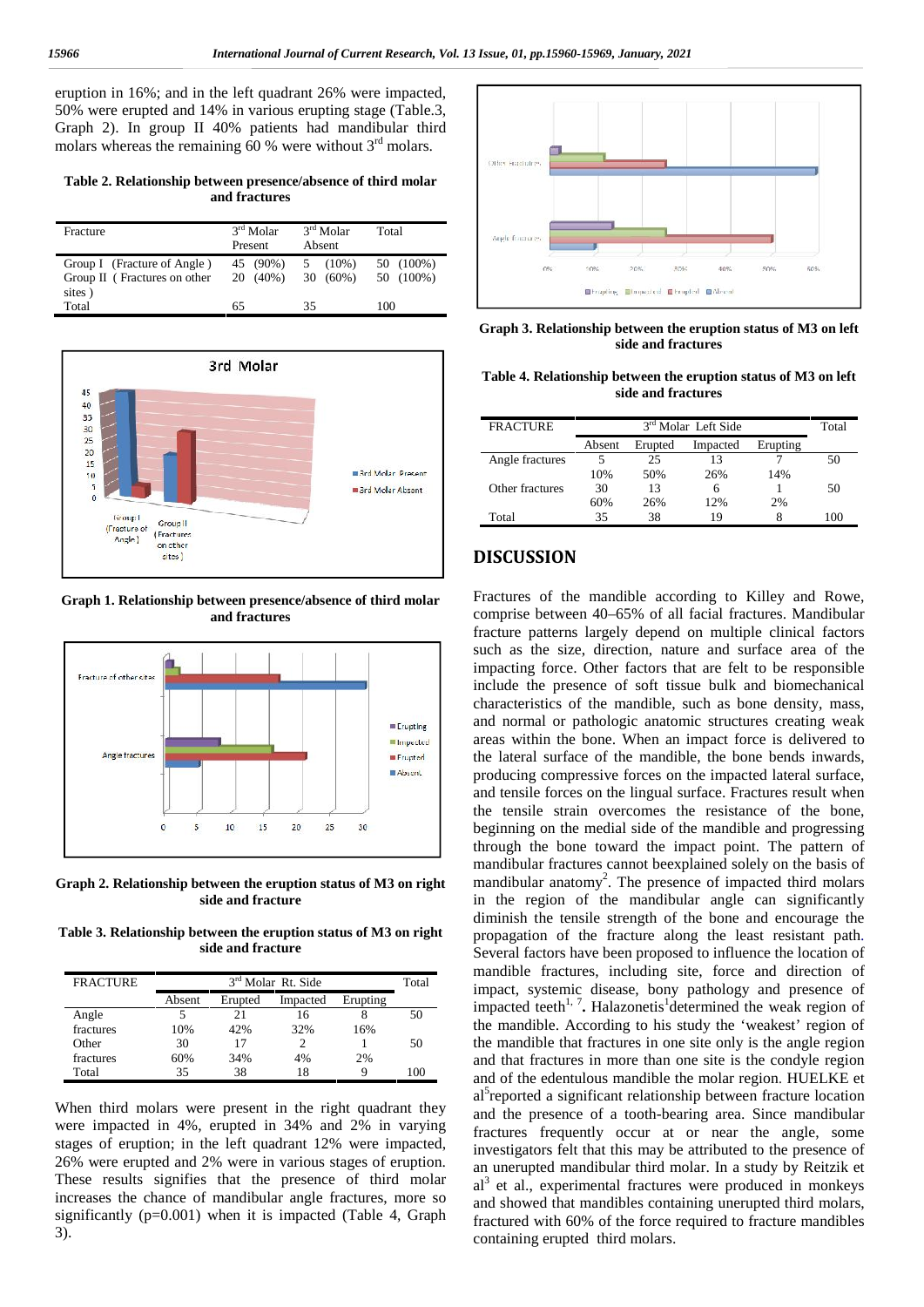Bezerra et  $al^{22}$  recently found, through a 3D finite element model analysis, that the presence of a mandibular third molar resulted in the greatest stress in the mandibular angle, whereas the greatest stress was concentrated at the neck of the mandibular condylar process in cases of its absence. In the study conducted by T. Meisamiet al<sup>6</sup> the incidence of angle ang fractures was found to be significantly higher in the male population and was most commonly seen in the third decade of life. Assault remained the most significant etiological factor. The third molars were largely found to be present in patients under 30 years of age and were not found in patient groups including those older than 30 years old. Hence, younger patients had significantly more third molars present and associated mandibular angle fractures than those in the older age group He also reported that Patients with third molars had thrice the increased risk of angle fractures when compared to patients without. In the study of Edward Ellis et al males accounted for 76% of all mandibular fractures; females accounted for 24%. The majority of patients were males between the ages of 10 and 40, with the peak incidence occurring in the 20- to 30-year age group. The peak incidence for women, however, occurred in the 30- to 40-year age group. In this study there were 90% males and 10% were females. On contrary to study of T.Meisami et al, in this study gender did not show a significant relationship with angle fracture. Many studies have reported that patients with unerupted mandibular third molars are more likely to have an angle fracture than those patients without unerupted mandibular third molars. The possible explanation for this relationship is that mandibular third molars weaken the mandible by decreasing the cross section area of bone.

Fuselieret al<sup>8</sup>suggested that the angulation and impaction of the mandibular third Smolar were correlated with the incidence of a fracture. Patients with M3s present had a 2.1 times greater chance of an angle fracture than did patients without M3. There was a statistically significant variation in the risk for an angle fracture depending on M3 position. When M3 is impacted it occupies more osseous space and therefore weakens the mandible to outside stresses. This compares the mandibular angle, when an impacted M3 is present, with a region of pathologic weakness similar to various other conditions. Other authors have propagated this theory of a "pathologic" state of the mandible when M3s are present. Safdar and Meechan<sup>13</sup> reported that the more deeply the mandibular third molar was impacted, the more likely a mandibular angle fracture was to occur. Krimmelet al. $30$ <sup>o</sup>reported that mandibular angle region with an impacted third molar is an area of lowered resistance to external forces. Zhu et al.<sup>14</sup> recently reported that the absence of an impacted mandibular third molar was 3.2 times more likely to cause a mandibular condyle fracture than its presence. Duan and Zhang<sup>10</sup>observed that patients without a mandibular third molar were relatively more likely to suffer a mandibular condyle fracture, that a mandibular angle fracture was most frequently found in class II and level B and that a mandibular condyle fracture was most frequently found in class 0 and level 0. They also reported that the mandibular third molar had no impact on simple fractures caused by mild external forces, but affected multiple fractures caused by moderate external force in two regions: the mandibular angle and condyle. In the study conducted by Thangavelu et  $aL^{18}$  observed that the presence of a mandibular third molar played an important role in causing mandibular angle or condyle fractures among patients exposed to moderate external force, which caused

multiple fractures in the two regions. Furthermore, presence of a mandibular third molar was three times more likely to cause a mandibular angle fracture and was less likely to cause a mandibular condyle fracture than its absence. They reported that, based on mandibular third molar impaction, a mandibular angle fracture was more likely to occur in class II, level B, and with mesial angulation, and that mandibular condyle fracture was most likely to occur when the mandibular third molar was absent, followed by cases of class III, level C, and distal angulation. These results are consistent with the biomechanical model suggested by Koberet al.<sup>33</sup>, in which if an impacted mandibular third molar weakens the mandibular angle, the external force is divided by the mandibular angle, thus reducing the likelihood of mandibular condyle fractures. Deuk-Hyun Mahet  $al<sup>31</sup>$ reported that the ratio of mandibular angle fractures were highly significant when a mandibular third molar was present. The ratio of mandibular condyle fractures was lower when the mandibular third molar was present than when it was absent. According to him the ratio of mandibular angle fractures was higher in class II/level B, whereas no significant difference was found for mandibular condyle fractures. Mandibular angle fractures occurred most frequently with horizontal angulation, due to the root development of the mandibular third molar, while mandibular condyle fractures occurred most frequently with a tooth germ as the mandibular third molar. Naghipur et al 21 in a recent study contradicted this relationship between the position of impacted third molar and the angle fracture. He observed that no relation appeared to exist between M3 position and fracture pattern.

In this study, mandibular fractures were seen more frequently among young men. Mandibular third molars were seen more frequently in teenage patients and in patients in their twenties than those in their thirties or forties. This probably explains why mandibular angle fractures were more frequent among teenagers or people in their twenties, and why those in their thirties or forties are more vulnerable to other fracture. When relating the presence of mandibular third molar and fracture pattern, in the current study it is observed that the percentage of angle fractures was higher when the mandibular third molar was present (90%) than when it was absent(10%) which is a statistically significant finding(P<0.001). Mandibular angle fractures are more likely to occur when third molar is impacted or in erupting stages than when it is fully erupted with a p value of 0.00. Positions of impacted mandibular third molars were assessed using PELL and GREGORY classification system and Schiller's criteria. Present study shows a strong relationship between the presence of impacted third molar and occurrence of angle fracture, but the sample size of the patients with impacted mandibular third molars was too small to analyse statistically. Results did not confirm the hypothesized relationship between the depth of third molar impaction and increased risk of angle fractures .Therefore additional research in this area is recommended to confirm the findings and to refine the risk estimates of the various M3 positions. There are various opinion regarding the prophylactic removal of mandibular third molars in ordrer to reduce the risk of angle fracture. Schirmeret  $al^{23}$ . have advocated removing impacted mandibular third molars to prevent mandibular fractures in athletes involved in contact sports. Tavepaugh and Dodson's study<sup>7</sup> further supported their recommendation. Hence, if the patient is at risk of further trauma to the region of mandibular angle as a result of occupation or lifestyle, it may be appropriate to remove the tooth to strengthen the mandible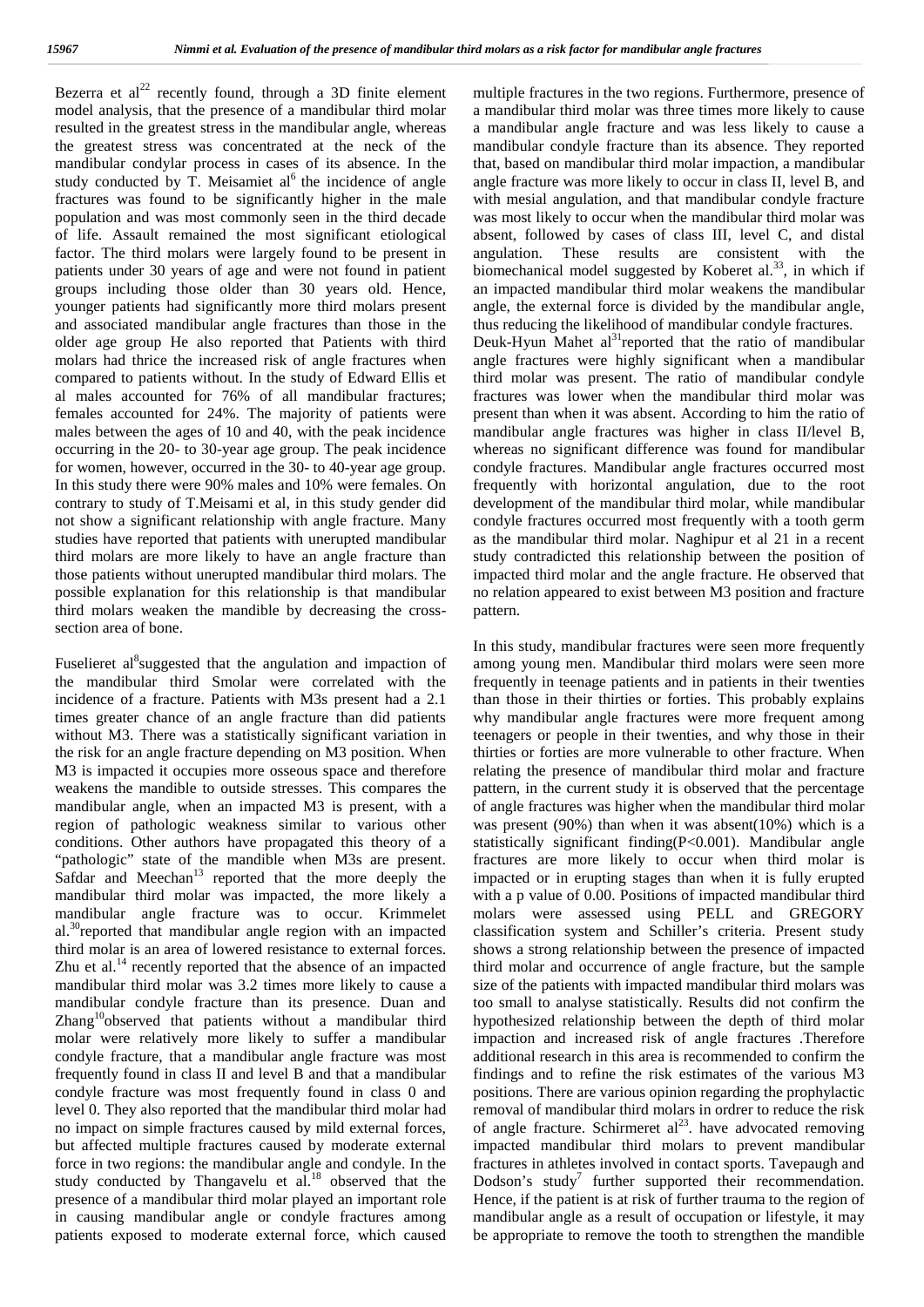in this area.Some studies contradicted this opinion. Arunesh Tiwari et al <sup>26</sup> emphasised that prophylactic removal of unerupted mandibular third molar is not beneficial as it leads to an increase in the incidence of condylar fractures, which is difficult to treat and associated with more morbidity. When there is mandibular angle fracture it is easy to take a therapeutic approach as the fragments of which can be effectively reduced. In contrast mandibular condyle fracture is substantially more difficult to treat because its poor accessibility makes it hard to remove the fracture fragments and difficult to correctly apply a small metal plate and screws. These difficulties can lead to many complications, including malocclusion, mandibular hypomobility, facial asymmetry, dysfunction or degeneration, and facial nerve damage. A mandibular condyle fracture is more severe, is more difficult to treat, and leads to complications that last longer than a mandibular angle fracture. Thus it seems unreasonable to suggest preventive removal of the mandibular third molar with the objective of reducing the likelihood of mandibular angle fractures.

#### **Conclusion**

The presence of the mandibular third molar can be a determinant of mandibular fractures. This case control study aimed at evaluating the presence of mandibular third molar as a risk factor for angle fracture. Based on the findings of our study, the following conclusions were derived.

- 1. There is an increased risk of angle fractures in the presence of a lower third Molar.
- 2. Presence of unerupted M3 shows a significant relationship with mandibular angle fracture than the erupted M3.
- 3. Gender and etiological variables did not have a significant relationship with the mandibular fracture pattern.
- 4. On considering age variable, patients in their twenties and thirties are more prone to have mandibular angle fracture which can be attributed to the presence of M3

On the basis of results of the present study, it can be concluded that the risk of angle fractures was higher when the mandibular third molar was present. Mandibular angle fractures are more likely to occur when third molar is impacted or in erupting stages than when it is fully erupted. In our study the relationship between fracture and position of impacted third molar was not analyzed. Further studies with large sample size are necessary to corroborate the findings of the present study.

**Acknowledgements:** Dr. Mithilesh, Dr. Fazmiya.

**Conflict of Interest:** Authors declare no conflict of interest.

**Guarantor:** The corresponding author is the guarantor of submission.

**Funding statement:** The authors received no specific funding for this study. All Expenses of the study were borne by the principal investigator.

**Ethical Considerations:** Due to the sensitivity of the information gathered subject confidentiality was maintained at all times. The subject's medical status were not divulged to

anyone. Only the researcher, supervisor had access to the data. The names of subjects were not mentioned in any of the data collecting sheets. The consent form and study protocol were previously approved by the Institutional ethics and research committee, Government Dental College, Kozhikode (IEC no: 52/2014/DCC).

## **REFERENCES**

- Halazonetis JA. The "weak" regions of the mandible. *J Oral Maxillofac Surg*. 1969;6.
- Cross-Sectional Area of the Mandible Thomas B. Dodson, DMD,. 1997:1997.
- Reitzik M, Schmidt E, Butters R. Yield Point of monkey mandible. *J Dent Res*. 1981;60(12):1993.
- Melmed EP, Koonin AJ. Fractures of the mandible. A review of 909 cases. *Plast Reconstr Surg*. 1975;56(3):323-327.
- Huelke DF, Patrick LM. Mechanics in the Production of Mandibular Fractures: Strain-Gauge Measurements of Impacts to the Chin. *J Dent Res*. 1964;43(3):437-446.
- Meisami T, Sojat a, Sàndor GKB, Lawrence HP, Clokie CML. Impacted third molars and risk of angle fracture. *Int J Oral Maxillofac Surg*. 2002;31(2):140-144.
- Tevepaugh DB, Dodson TB. Are mandibular third molars a risk factor for angle fractures?. A retrospective cohort study. *J Oral Maxillofac Surg*. 1995;53(6):646-649.
- Fuselier JC, Ellis EE, Dodson TB. Do mandibular third molars alter the risk of angle fracture? *J Oral Maxillofac Surg*. 2002;60(5):514-518.
- Ogundare BO, Bonnick A BN. Pattern of mandibular fractures in an urban major trauma center. *J Oral Maxillofac Surg*. 2003;61:713-718.
- Duan DH, Zhang Y. Does the presence of mandibular third molars increase the risk of angle fracture and simultaneously decrease the risk of condylar fracture? *Int J Oral Maxillofac Surg*. 2008;37(1):25-28.
- Ma'aita J, Alwrikat a. Is the mandibular third molar a risk factor for mandibular angle fracture? *Oral Surg Oral Med Oral Pathol Oral Radiol Endod*. 2000;89(2):143-146.
- Naghipur S, Shah AA, Elgazzar RF. The effect of lower third molar presence and position on fracture of the mandibular angle and condyle. *J Oral Maxillofac Surg*. 2013;71(9):e95-e96.
- Safdar N, Meechan JG. Relationship between fractures of the mandibular angle and the presence and state of eruption of the lower third molar. *Oral Surgery, Oral Med Oral Pathol Oral Radiol*. 1995;79(6):680-684.
- Zhu SJ, Choi BH, Kim HJ, et al. Relationship between the presence of unerupted mandibular third molars and fractures of the mandibular condyle. *Int J Oral Maxillofac Surg*. 2005;34(4):382-385.
- Subhashraj K. A Study on the Impact of Mandibular Third Molars on Angle Fractures. *J Oral Maxillofac Surg*. 2009;67(5):968-972.
- Choi B-J, Park S, Lee D-W, Ohe J-Y, Kwon Y-D. Effect of lower third molars on the incidence of mandibular angle and condylar fractures. *J Craniofac Surg*. 2011;22(4):1521-1525.
- Patil PM. Unerupted lower third molars and their influence on fractures of the mandibular angle and condyle. *Br J Oral Maxillofac Surg*. 2012;50(5):443-446.
- Thangavelu A, Yoganandha R, Vaidhyanathan A. Impact of impacted mandibular third molars in mandibular angle and condylar fractures. *Int J Oral Maxillofac Surg*. 2010;39(2):136-139.